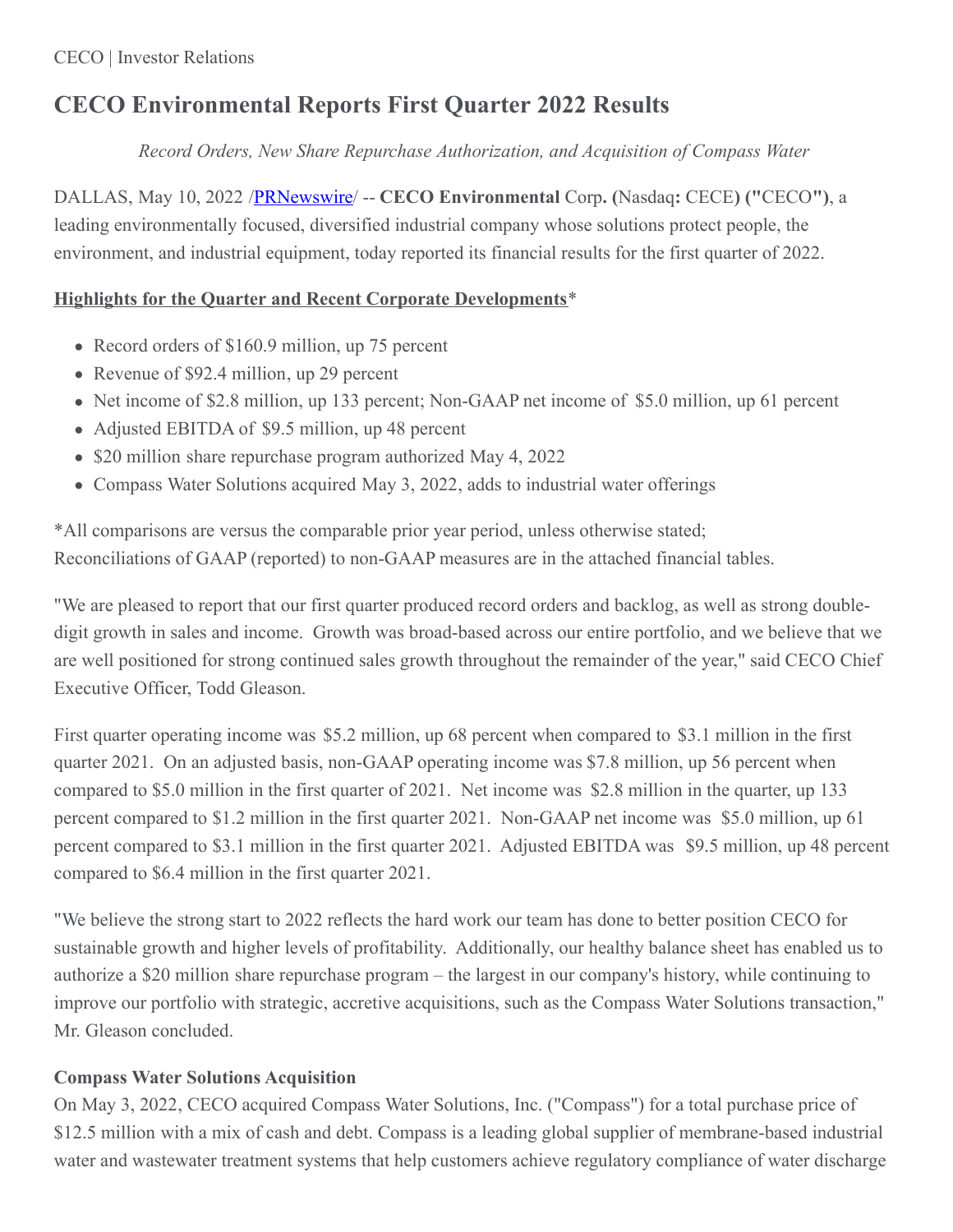at the lowest lifecycle cost. With this acquisition, CECO expands its addressable industrial water technology market by over \$250 million, with an expected CAGR through 2025 of over 6 percent for industrial oily-water and seawater reverse osmosis applications. CECO expects the acquisition to be accretive to total company EBITDA margins, earnings per share, and free cash flows in 2022.

# **Full Year 2022 Outlook:**

The Company introduces full year 2022 guidance of \$360 to \$380 million in revenue, up approximately 14 percent at the midpoint year over year. The Company anticipates \$33 to \$38 million of adjusted EBITDA, up approximately 40 percent at the midpoint year over year.

"We expect to deliver great financial results throughout the year as our businesses execute focused growth and operating excellence initiatives. We believe the incremental benefit of well-executed and accretive acquisitions will add to our 2022 performance and strengthen our portfolio for the future," concluded Mr. Gleason.

## **EARNINGS CONFERENCE CALL**

A conference call is scheduled for today at 8:30 a.m. ET to discuss the first quarter financial results of 2022. The conference call may be accessed via webcast by going to the Company's website at <http://www.cecoenviro.com/events-calendar> or by dialing (888) 346-4547 (Toll-Free) within the U.S., (855) 669-9657 (Toll-Free) within Canada or Toll/International +1(412) 317-5251.

A replay of the conference call will be available on the Company's website at <http://www.cecoenviro.com> for seven days. The replay may be accessed by dialing (877) 344-7529 (Toll-Free) within the U.S., (855) 669-9658 (Toll-Free) within Canada, or Toll/International +1 (412) 317-0088 and entering access code 5313915.

# **ABOUT CECO ENVIRONMENTAL**

CECO Environmental is a global leader in industrial air quality and water treatment, serving a diversified set of niche markets through an attractive asset-light business model. Providing innovative technology and application expertise, CECO helps companies grow their business with safe, clean, and more efficient solutions that help protect our shared environment. In regions around the world, CECO works to improve air quality, optimize the energy value chain, and provide custom engineered systems for applications including power generation, petrochemical processing, general industrial, refining, midstream oil & gas, electric vehicle production, poly silicon fabrication, battery recycling, and wastewater treatment along with a wide range of other applications. CECO is listed on Nasdaq under the ticker symbol "CECE". For more information, please visit [www.cecoenviro.com](https://c212.net/c/link/?t=0&l=en&o=3530512-1&h=2968005236&u=http%3A%2F%2Fwww.cecoenviro.com%2F&a=www.cecoenviro.com).

**Company Contact**: Matthew Eckl, Chief Financial Officer (888) 990-6670

**Investor Relations Contact**: Steven Hooser or Gary Guyton Three Part Advisors, LLC 214-872-2710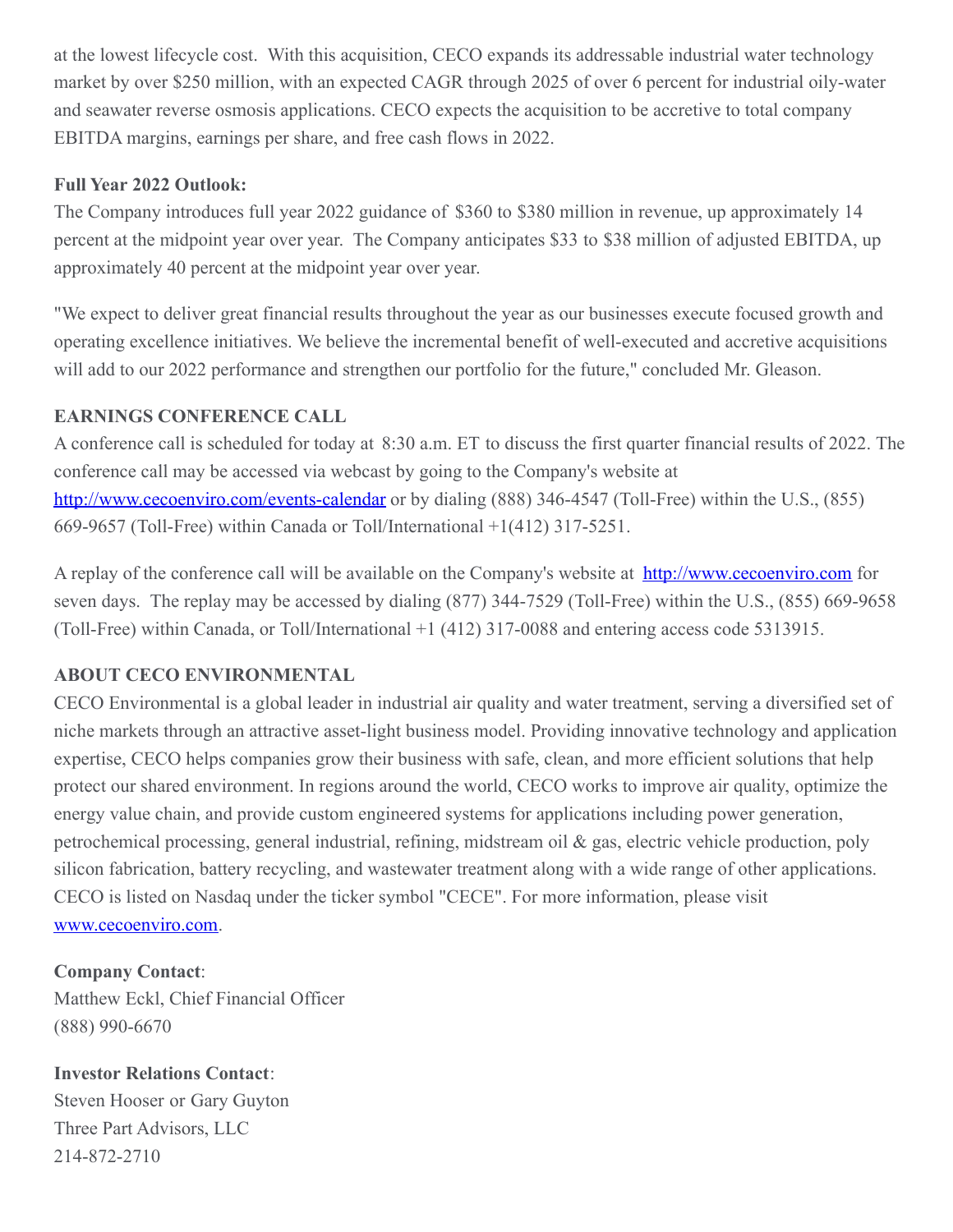#### **CECO ENVIRONMENTAL CORP. AND SUBSIDIARIES CONDENSED CONSOLIDATED BALANCE SHEETS**

| (unaudited)                                                                  |                           |                |                           |          |
|------------------------------------------------------------------------------|---------------------------|----------------|---------------------------|----------|
| (dollars in thousands, except per share data)                                |                           | March 31, 2022 | December 31, 2021         |          |
| <b>ASSETS</b>                                                                |                           |                |                           |          |
| Current assets:                                                              |                           |                |                           |          |
| Cash and cash equivalents                                                    | \$                        | 28,382         | \$                        | 29,902   |
| Restricted cash                                                              |                           | 1,918          |                           | 2,093    |
| Accounts receivable, net                                                     |                           | 95,440         |                           | 74,991   |
| Costs and estimated earnings in excess of billings on uncompleted contracts  |                           | 49,567         |                           | 51,429   |
| Inventories, net                                                             |                           | 22,080         |                           | 17,052   |
| Prepaid expenses and other current assets                                    |                           | 13,323         |                           | 10,760   |
| Prepaid income taxes                                                         |                           | 1,128          |                           | 2,784    |
| Total current assets                                                         |                           | 211,838        |                           | 189,011  |
| Property, plant and equipment, net                                           |                           | 16,219         |                           | 15,948   |
| Right-of-use assets from operating leases                                    |                           | 11,660         |                           | 10,893   |
| Goodwill                                                                     |                           | 181,599        |                           | 161,183  |
| Intangible assets - finite life, net                                         |                           | 24,281         |                           | 25,841   |
| Intangible assets - indefinite life                                          |                           | 9,573          |                           | 9,629    |
| Deferred income taxes                                                        |                           | 505            |                           | 505      |
| Deferred charges and other assets                                            |                           | 2,718          |                           | 3,187    |
| Total assets                                                                 | $\boldsymbol{\mathsf{S}}$ | 458,393        | $\boldsymbol{\mathsf{S}}$ | 416,197  |
| <b>LIABILITIES AND SHAREHOLDERS' EQUITY</b>                                  |                           |                |                           |          |
| Current liabilities:                                                         |                           |                |                           |          |
| Current portion of debt                                                      | \$                        | 3,303          | \$                        | 2,203    |
| Accounts payable and accrued expenses                                        |                           | 91,369         |                           | 84,081   |
| Billings in excess of costs and estimated earnings on uncompleted contracts  |                           | 36,308         |                           | 28,908   |
| Income taxes payable                                                         |                           | 1,610          |                           | 1,493    |
| Total current liabilities                                                    |                           | 132,590        |                           | 116,685  |
| Other liabilities                                                            |                           | 13,883         |                           | 14,826   |
| Debt, less current portion                                                   |                           | 81,401         |                           | 61,577   |
| Deferred income tax liability, net                                           |                           | 8,025          |                           | 8,390    |
|                                                                              |                           | 9,272          |                           |          |
| Operating lease liabilities<br><b>Total liabilities</b>                      |                           |                |                           | 8,762    |
|                                                                              |                           | 245,171        |                           | 210,240  |
| Commitments and contingencies                                                |                           |                |                           |          |
| Shareholders' equity:                                                        |                           |                |                           |          |
| Preferred stock, \$.01 par value; 10,000 shares authorized, none issued      |                           |                |                           |          |
| Common stock, \$.01 par value; 100,000,000 shares authorized, 35,076,119 and |                           |                |                           |          |
| 35,028,197 shares issued and outstanding at March 31, 2022 and               |                           |                |                           |          |
| December 31, 2021, respectively                                              |                           | 350            |                           | 350      |
| Capital in excess of par value                                               |                           | 253,875        |                           | 252,989  |
| <b>Accumulated loss</b>                                                      |                           | (33, 923)      |                           | (36,715) |
| Accumulated other comprehensive loss                                         |                           | (12,601)       |                           | (12,070) |
| Total CECO shareholders' equity                                              |                           | 207,701        |                           | 204,554  |
| Noncontrolling interest                                                      |                           | 5,521          |                           | 1,403    |
| Total shareholders' equity                                                   |                           | 213,222        |                           | 205,957  |
| Total liabilities and shareholders' equity                                   | $\$$                      | 458,393        | \$                        | 416,197  |

### **CECO ENVIRONMENTAL CORP. AND SUBSIDIARIES**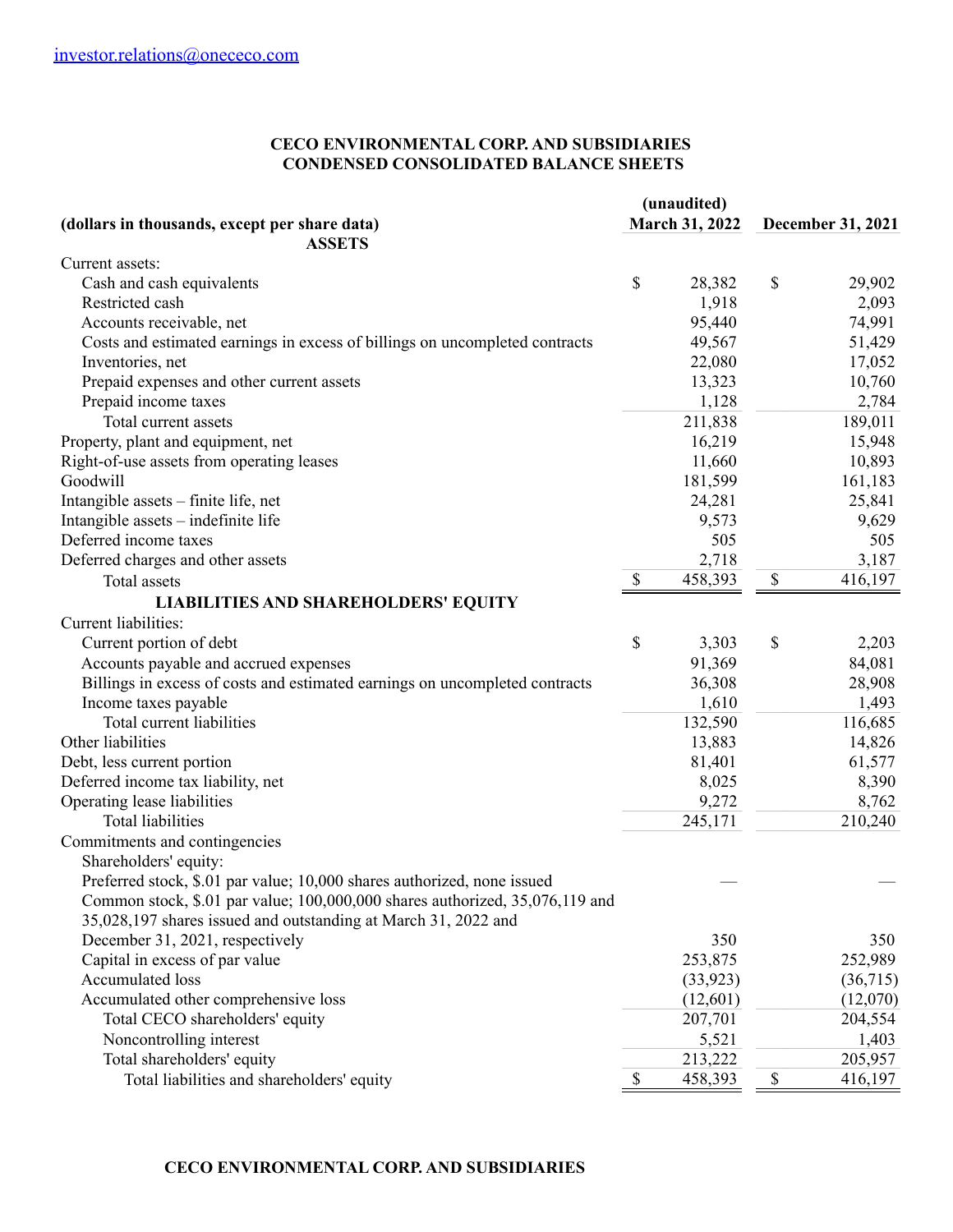### **CONDENSED CONSOLIDATED STATEMENTS OF INCOME (unaudited)**

|                                                        |              | Three months ended March 31, |      |            |  |  |
|--------------------------------------------------------|--------------|------------------------------|------|------------|--|--|
| (dollars in thousands, except per share data)          |              | 2022                         | 2021 |            |  |  |
| Net sales                                              | $\mathbb{S}$ | 92,436                       | \$   | 71,892     |  |  |
| Cost of sales                                          |              | 66,008                       |      | 47,485     |  |  |
| Gross profit                                           |              | 26,428                       |      | 24,407     |  |  |
| Selling and administrative expenses                    |              | 18,652                       |      | 19,454     |  |  |
| Amortization and earnout expenses                      |              | 1,452                        |      | 1,791      |  |  |
| Restructuring expenses                                 |              | 73                           |      |            |  |  |
| Acquisition and integration expenses                   |              | 1,049                        |      | 108        |  |  |
| Income from operations                                 |              | 5,202                        |      | 3,054      |  |  |
| Other income (expense), net                            |              | (458)                        |      | (480)      |  |  |
| Interest expense                                       |              | (822)                        |      | (725)      |  |  |
| Income before income taxes                             |              | 3,922                        |      | 1,849      |  |  |
| Income tax expense                                     |              | 1,112                        |      | 551        |  |  |
| Net income                                             |              | 2,810                        |      | 1,298      |  |  |
| Non-controlling interest                               |              | (18)                         |      | (117)      |  |  |
| Net income attributable to CECO Environmental Corp. \$ |              | 2,792                        | \$   | 1,181      |  |  |
| Earnings per share:                                    |              |                              |      |            |  |  |
| <b>Basic</b>                                           |              | 0.08                         | \$   | 0.03       |  |  |
| Diluted                                                |              | 0.08                         | \$   | 0.03       |  |  |
| Weighted average number of common shares outstanding:  |              |                              |      |            |  |  |
| <b>Basic</b>                                           |              | 35,051,034                   |      | 35,396,705 |  |  |
| Diluted                                                |              | 35,199,201                   |      | 35,774,208 |  |  |

### **CECO ENVIRONMENTAL CORP. AND SUBSIDIARIES RECONCILIATION OF GAAP TO NON-GAAP MEASURES**

|                                                      | Three months ended March 31, |          |      |          |  |
|------------------------------------------------------|------------------------------|----------|------|----------|--|
| (dollars in millions)                                |                              | 2022     | 2021 |          |  |
| Operating income as reported in accordance with GAAP | S                            | 52       |      | 3.1      |  |
| Operating margin in accordance with GAAP             |                              | 5.6 $\%$ |      | 4.3 $\%$ |  |
| Amortization and earnout expenses                    |                              | 1.5      |      | 1.8      |  |
| Restructuring expenses                               |                              | 0.1      |      |          |  |
| Acquisition and integration expenses                 |                              | 1.0      |      | 0.1      |  |
| Non-GAAP operating income                            |                              | 7.8      |      | 5.0      |  |
| Non-GAAP operating margin                            |                              | $8.4\%$  |      | $7.0\%$  |  |

| (dollars in millions)                          |    | Three months ended March<br>31, |    |       |  |  |
|------------------------------------------------|----|---------------------------------|----|-------|--|--|
|                                                |    | 2022                            |    | 2021  |  |  |
| Net income as reported in accordance with GAAP | \$ | 2.8                             | \$ | 1.2   |  |  |
| Amortization and earnout expenses              |    | 1.5                             |    | 1.8   |  |  |
| Restructuring expenses                         |    | 0.1                             |    |       |  |  |
| Acquisition and integration expenses           |    | 1.0                             |    | 0.1   |  |  |
| Foreign currency remeasurement                 |    | 0.3                             |    | 0.6   |  |  |
| Tax benefit of adjustments                     |    | (0.7)                           |    | (0.6) |  |  |
| Non-GAAP net income                            | \$ | 5.0                             | \$ | 3.1   |  |  |
| Depreciation                                   |    | 0.8                             |    | 0.8   |  |  |
| Non-cash stock compensation                    |    | 0.9                             |    | 0.7   |  |  |
| Other (income) expense                         |    | 0.2                             |    | (0.1) |  |  |
| Interest expense                               |    | 0.8                             |    | 0.7   |  |  |
| Income tax expense                             |    | 1.8                             |    |       |  |  |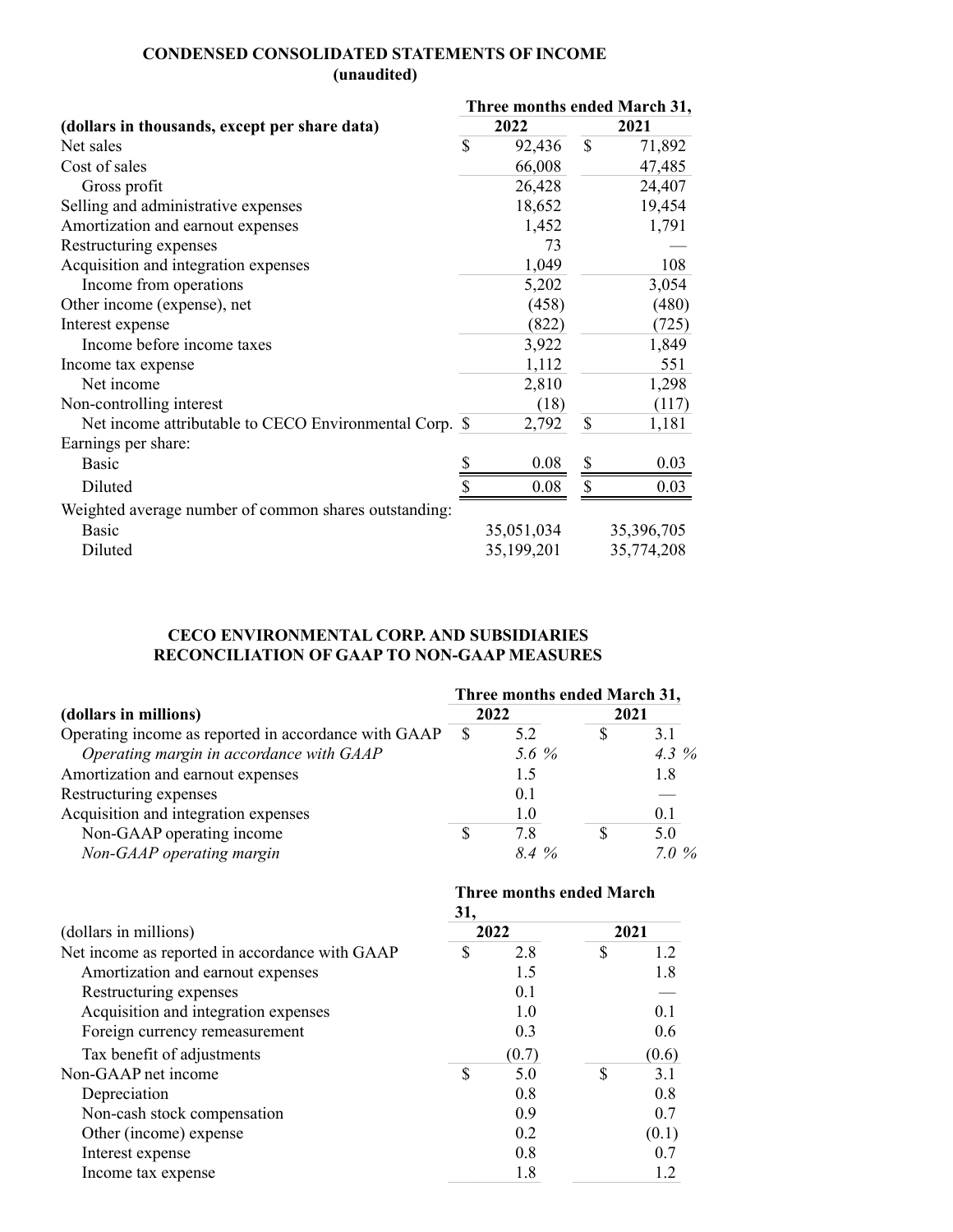| <b>Adjusted EBITDA</b>         | S   | 9.5  | S  | 6.4  |
|--------------------------------|-----|------|----|------|
| Earnings per share:            |     |      |    |      |
| <b>Basic</b>                   | S   | 0.08 | S  | 0.03 |
| Diluted                        | \$  | 0.08 | \$ | 0.03 |
| Non-GAAP net income per share: |     |      |    |      |
| <b>Basic</b>                   | \$. | 0.14 | \$ | 0.09 |
| Diluted                        | \$. | 0.14 | \$ | 0.09 |

### **NOTE REGARDING NON-GAAP FINANCIAL MEASURES**

CECO is providing certain non-GAAP historical financial measures as presented above as we believe that these figures are helpful in allowing individuals to better assess the ongoing nature of CECO's core operations. A "non-GAAP financial measure" is a numerical measure of a company's historical financial performance that excludes amounts that are included in the most directly comparable measure calculated and presented in accordance with GAAP.

Non-GAAP operating income, non-GAAP net income, non-GAAP operating margin, non-GAAP earnings per basic and diluted share and adjusted EBITDA, as we present them in the financial data included in this press release, have been adjusted to exclude the effects of amortization expenses for acquisition related intangible assets, contingent retention and earnout expenses, restructuring expenses primarily relating to severance and legal expenses, acquisition and integration expenses which include retention, legal, accounting, banking, and other expenses, foreign currency remeasurement and other nonrecurring or infrequent items and the associated tax benefit of these items. Management believes that these items are not necessarily indicative of the Company's ongoing operations and their exclusion provides individuals with additional information to compare the Company's results over multiple periods. Management utilizes this information to evaluate its ongoing financial performance. Our financial statements may continue to be affected by items similar to those excluded in the non-GAAP adjustments described above, and exclusion of these items from our non-GAAP financial measures should not be construed as an inference that all such costs are unusual or infrequent.

Non-GAAP operating income, non-GAAP net income, non-GAAP operating margin, non-GAAP earnings per basic and diluted share and adjusted EBITDA are not calculated in accordance with GAAP, and should be considered supplemental to, and not as a substitute for, or superior to, financial measures calculated in accordance with GAAP. Non-GAAP financial measures have limitations in that they do not reflect all of the costs associated with the operations of our business as determined in accordance with GAAP. As a result, you should not consider these measures in isolation or as a substitute for analysis of CECO's results as reported under GAAP. Additionally, CECO cautions investors that non-GAAP financial measures used by the Company may not be comparable to similarly titled measures of other companies.

In accordance with the requirements of Regulation G issued by the Securities and Exchange Commission, non-GAAP operating income, non-GAAP net income, non-GAAP operating margin, non-GAAP earnings per basic and diluted share and adjusted EBITDA stated in the tables above are reconciled to the most directly comparable GAAP financial measures.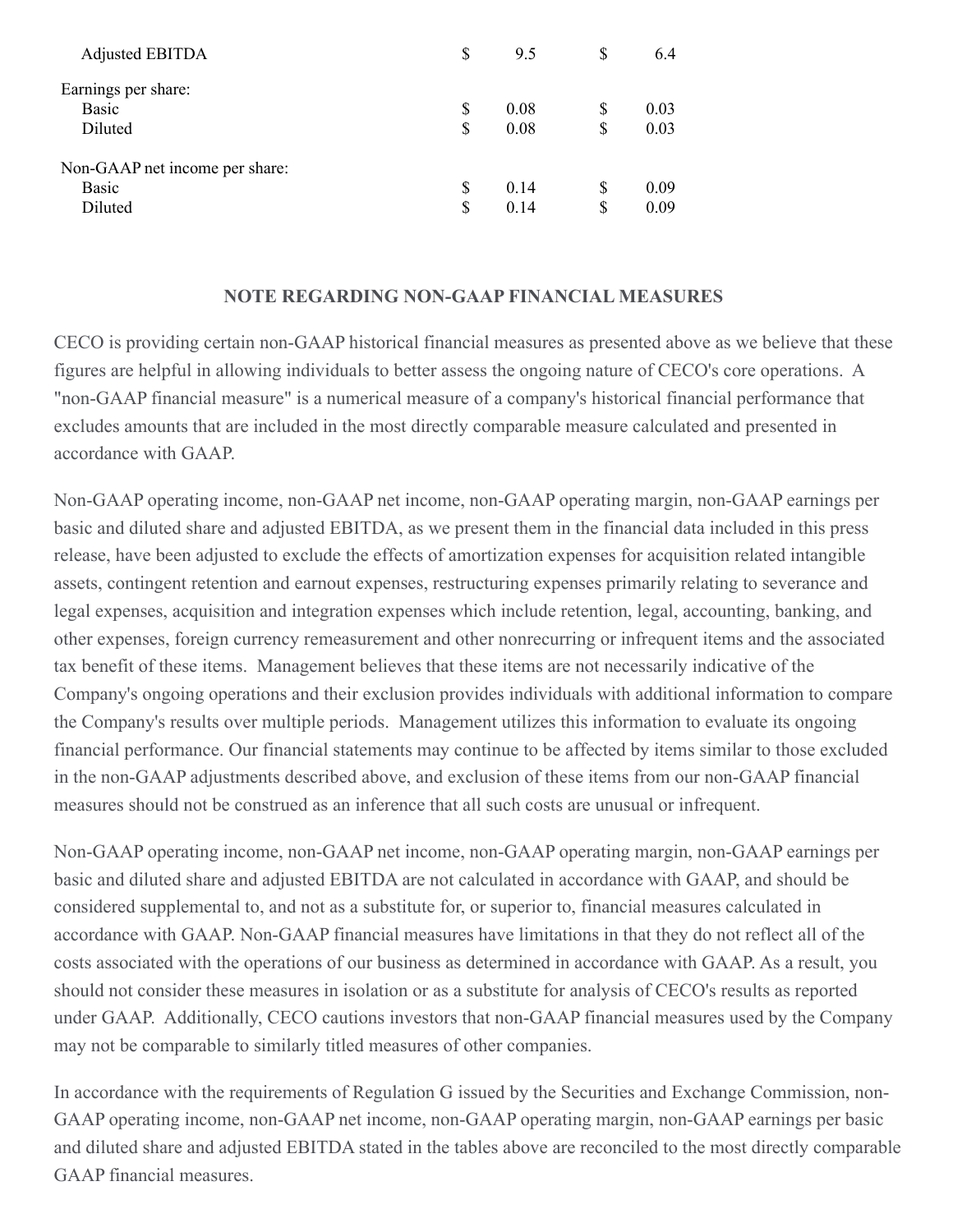#### **SAFE HARBOR**

Any statements contained in this Press Release, other than statements of historical fact, including statements about management's beliefs and expectations, are forward-looking statements within the meaning of Section 27A of the Securities Act of 1933 and Section 21E of the Securities Exchange Act of 1934, both as amended, and should be evaluated as such. These statements are made on the basis of management's views and assumptions regarding future events and business performance. We use words such as "believe," "expect," "anticipate," "intends," "estimate," "forecast," "project," "will," "plan," "should" and similar expressions to identify forwardlooking statements. Forward-looking statements involve risks and uncertainties that may cause actual results to differ materially from any future results, performance or achievements expressed or implied by such statements. Potential risks and uncertainties, among others, that could cause actual results to differ materially are discussed under "Part I – Item 1A. Risk Factors" of the Company's Annual Report on Form 10-K for the fiscal year ended December 31, 2021, and include, but are not limited to: the sensitivity of our business to economic and financial market conditions generally and economic conditions in CECO's service areas; dependence on fixed price contracts and the risks associated therewith, including actual costs exceeding estimates and method of accounting for revenue; the effect of growth on CECO's infrastructure, resources, and existing sales; the ability to expand operations in both new and existing markets; the potential for contract delay or cancellation as a result of on-going or worsening supply chain challenges; liabilities arising from faulty services or products that could result in significant professional or product liability, warranty, or other claims; changes in or developments with respect to any litigation or investigation; failure to meet timely completion or performance standards that could result in higher cost and reduced profits or, in some cases, losses on projects; the potential for fluctuations in prices for manufactured components and raw materials, including as a result of tariffs and surcharges; the substantial amount of debt incurred in connection with our strategic transactions and our ability to repay or refinance it or incur additional debt in the future; the impact of federal, state or local government regulations; our ability to repurchase shares of our common stock and the amounts and timing of repurchases, if any; economic and political conditions generally; our ability to successfully realize the expected benefits of our restructuring program; our ability to successfully integrate acquired businesses and realize the synergies from strategic transactions; and unpredictability and severity of catastrophic events, including cyber security threats, acts of terrorism or outbreak of war or hostilities or public health crises, such as uncertainties regarding the extent and duration of impacts of matters associated with the novel coronavirus ("COVID-19"), as well as management's response to any of the aforementioned factors. Many of these risks are beyond management's ability to control or predict. Should one or more of these risks or uncertainties materialize, or should the assumptions prove incorrect, actual results may vary in material aspects from those currently anticipated. Investors are cautioned not to place undue reliance on such forward-looking statements as they speak only to our views as of the date the statement is made. Furthermore, forward-looking statements speak only as of the date they are made. Except as required under the federal securities laws or the rules and regulations of the Securities and Exchange Commission, we undertake no obligation to update or review any forward-looking statements, whether as a result of new information, future events or otherwise.